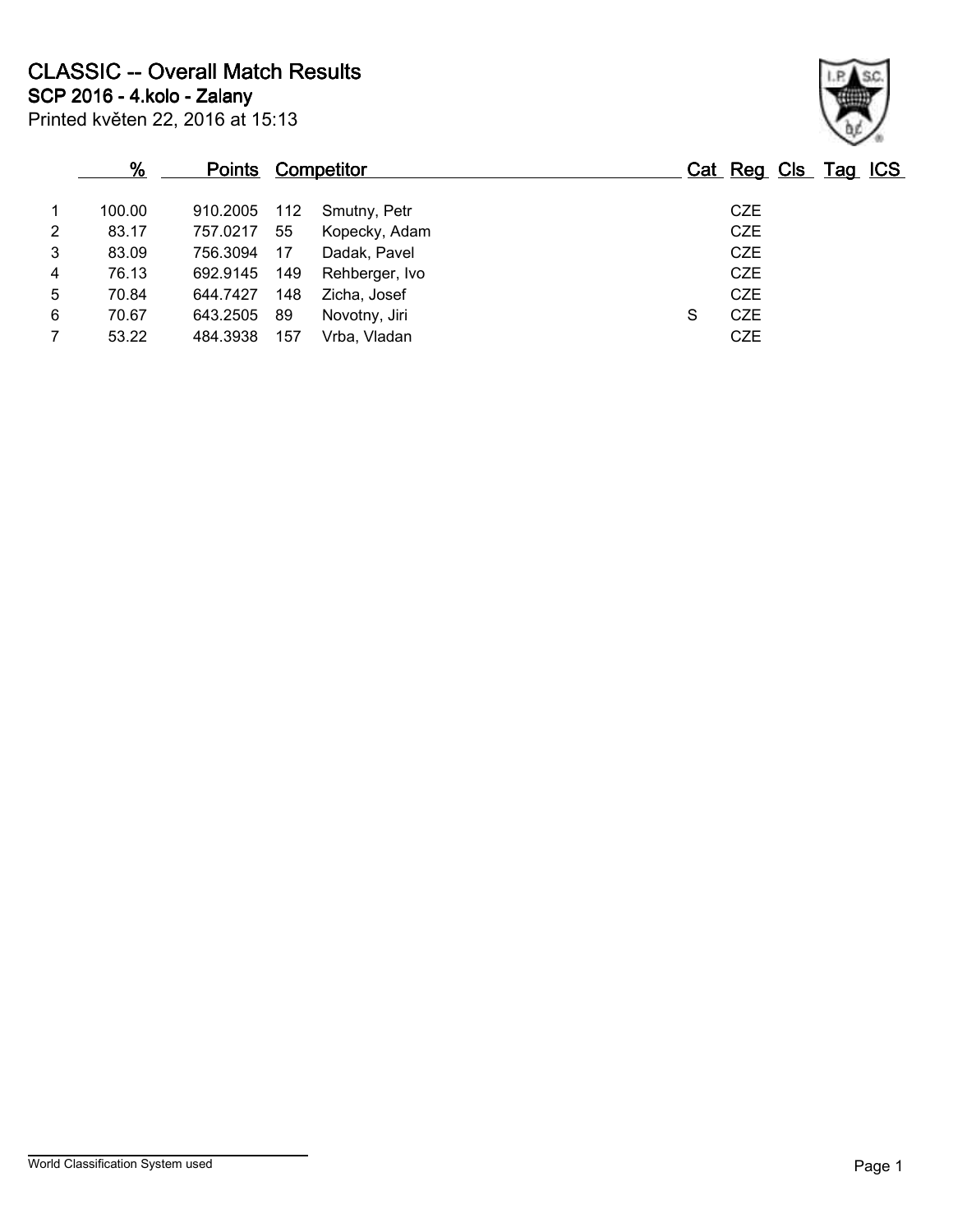|   | %      | <b>Points Competitor</b> |      |                   |   | Cat Reg Cls Tag ICS |  |  |
|---|--------|--------------------------|------|-------------------|---|---------------------|--|--|
|   | 100.00 | 880.0101                 | - 39 | Hotra, Tomas      |   | <b>CZE</b>          |  |  |
| 2 | 95.55  | 840.8753                 | 104  | Rataj, Jan        | S | CZE                 |  |  |
| 3 | 86.87  | 764.4480                 | 153  | Szmek, Patrik     |   | <b>CZE</b>          |  |  |
| 4 | 81.47  | 716.9563                 | -21  | Cerny, Vaclav     |   | <b>CZE</b>          |  |  |
| 5 | 77.66  | 683.4281                 | 150  | Novotny, Jaroslav |   | <b>CZE</b>          |  |  |

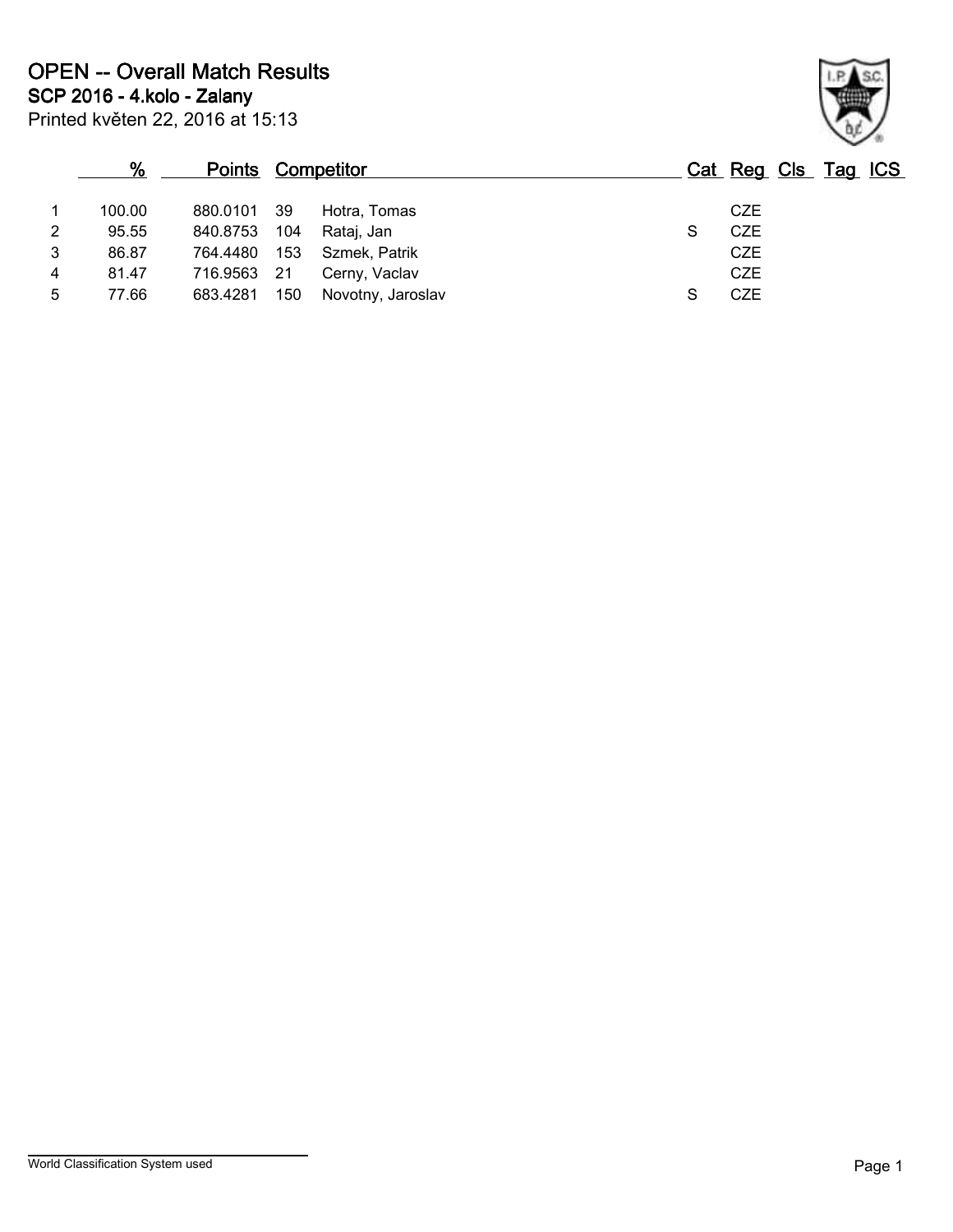**PRODUCTION -- Overall Match Results**

**SCP 2016 - 4.kolo - Zalany**

| Printed květen 22, 2016 at 15:13 |  |  |  |  |
|----------------------------------|--|--|--|--|
|----------------------------------|--|--|--|--|

## **% Points Competitor Cat Reg Cls Tag ICS** 100.00 861.8566 31 Hakala, Jiri CZE 97.48 840.1602 77 Liehne, Jan CZE 93.28 803.9510 154 Svoboda, Pavel CZE 92.21 794.7385 80 Manolevski, Michael CZE 88.23 760.4027 78 Louda, Vratislav CZE 85.21 734.3602 70 Kuzel, Zdenek CZE 84.74 730.3692 67 Krcal, Jan CZE 83.36 718.4837 35 Hertl, Roman CZE 77.82 670.6976 50 Kaska, Martin CZE 75.25 648.5589 96 Penicka, Zdenek CZE 74.95 645.9736 126 Tesarek, Antonin CZE 74.09 638.5797 87 Netolicky, Pavel CZE 71.46 615.8419 58 Kostak, Jan CZE 70.84 610.5371 91 Olejnik, Michal CZE 70.80 610.2097 7 Bernard, Petr CZE 70.77 609.9262 46 Jesensky, Daniel CZE 17 70.07 603.8961 69 Kucera, Petr S CZE

 69.45 598.5678 57 Körner, Stanislav CZE 68.55 590.8032 127 Tiefenbach, Martin CZE 68.37 589.2708 42 Chabr, Pavel CZE



| 21 | 68.27                            | 588.3748 | 25              | Fousek, Michal    |   | <b>CZE</b> |        |
|----|----------------------------------|----------|-----------------|-------------------|---|------------|--------|
| 22 | 66.09                            | 569.6086 | 93              | Panek, Roman      |   | <b>CZE</b> |        |
| 23 | 65.21                            | 561.9940 | 74              | Leitner, Benjamin |   | <b>CZE</b> |        |
| 24 | 63.20                            | 544.6791 | $\overline{2}$  | Bahensky, Michael |   | <b>CZE</b> |        |
| 25 | 62.53                            | 538.9424 | 37              | Horky, Pavel      |   | CZE        |        |
| 26 | 62.41                            | 537.8669 | 108             | Richter, Jakub    |   | <b>CZE</b> |        |
| 27 | 62.24                            | 536.4181 | 68              | Kubenka, Jan      |   | <b>CZE</b> |        |
| 28 | 61.68                            | 531.6185 | 71              | Kysela, Milos     |   | <b>CZE</b> |        |
| 29 | 60.79                            | 523.9166 | 20              | Censky, Tomas     |   | <b>CZE</b> |        |
| 30 | 60.03                            | 517.3486 | 98              | Pohl, Adam        |   | <b>CZE</b> |        |
| 31 | 58.81                            | 506.8418 | 48              | Kadlec, Zdenek    |   | <b>CZE</b> |        |
| 32 | 58.53                            | 504.4637 | 128             | Tichak, Pavel     |   | <b>CZE</b> |        |
| 33 | 57.91                            | 499.0652 | 10 <sup>°</sup> | Bizek, Vojtech    |   | <b>CZE</b> |        |
| 34 | 57.11                            | 492.2166 | 94              | Picha, David      |   | <b>CZE</b> |        |
| 35 | 56.77                            | 489.2628 | 156             | Zaruba, Petr      |   | <b>CZE</b> |        |
| 36 | 56.36                            | 485.7286 | 113             | Sobotik, Petr     |   | <b>CZE</b> |        |
| 37 | 53.75                            | 463.2064 | 146             | Zidek, Milan      |   | <b>CZE</b> |        |
| 38 | 53.33                            | 459.6338 | 30              | Golounin, Maxim   |   | <b>CZE</b> |        |
| 39 | 52.53                            | 452.7335 | 120             | Silhan, Jiri      |   | <b>CZE</b> |        |
| 40 | 52.39                            | 451.5112 | 111             | Smrkovsky, Martin |   | <b>CZE</b> |        |
| 41 | 50.93                            | 438.9482 | 122             | Skorpil, Ales     | S | <b>CZE</b> |        |
| 42 | 50.52                            | 435.3886 | 63              | Krivanek, Ales    |   | <b>CZE</b> |        |
| 43 | 49.87                            | 429.7953 | 133             | Frydl, Vaclav     |   | <b>CZE</b> |        |
| 44 | 48.07                            | 414.3163 | 124             | Stulrajter, Matus |   | <b>CZE</b> |        |
| 45 | 47.12                            | 406.1363 | 131             | Ulman, Tomas      |   | <b>CZE</b> |        |
|    | World Classification System used |          |                 |                   |   |            | Page 1 |
|    |                                  |          |                 |                   |   |            |        |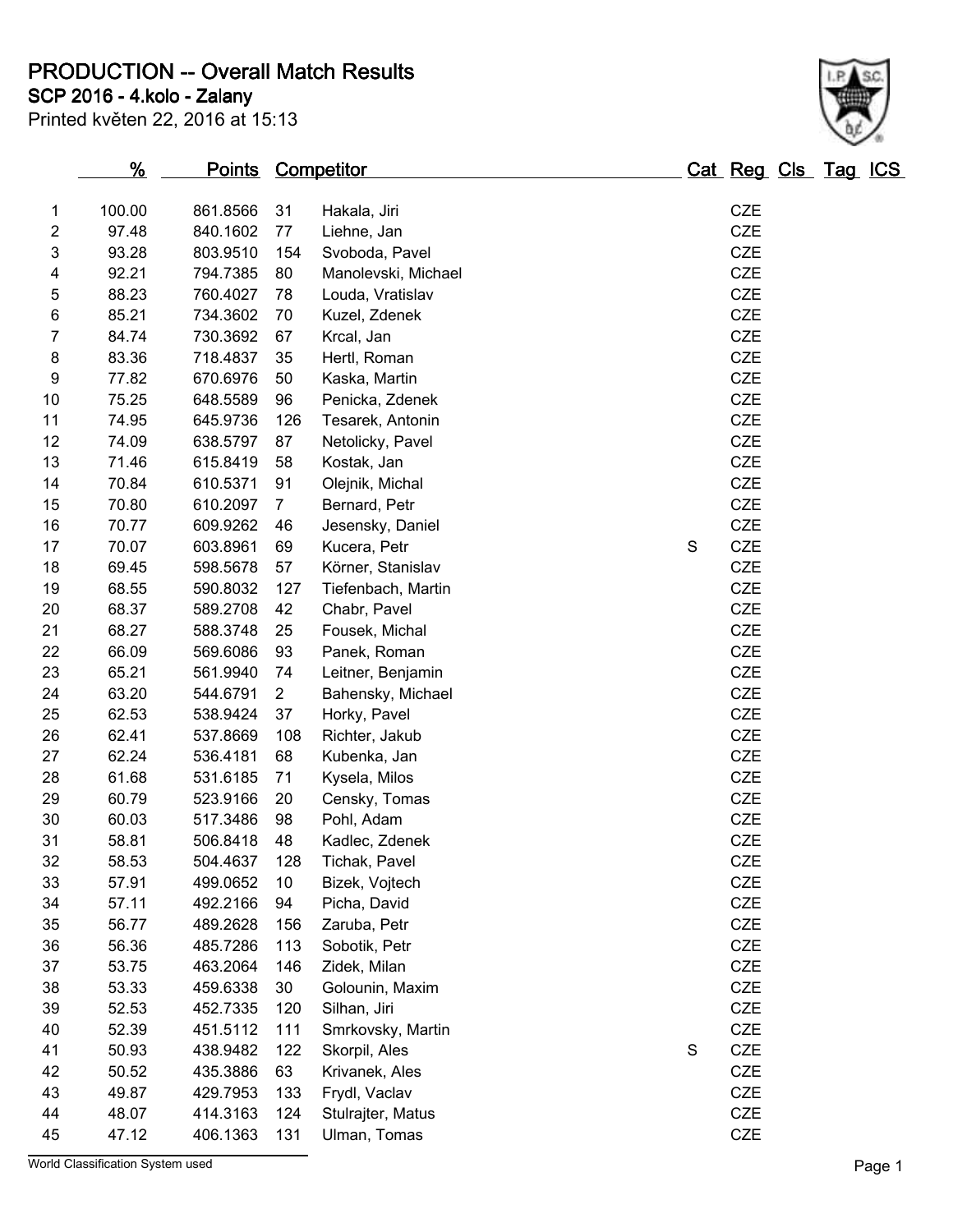**PRODUCTION -- Overall Match Results**

**SCP 2016 - 4.kolo - Zalany**

|    | %     | <u>Points</u> |     | Competitor          |    | Cat Reg Cls Tag ICS |  |  |
|----|-------|---------------|-----|---------------------|----|---------------------|--|--|
| 46 | 46.63 | 401.9209      | 18  | Dubeda, Lukas       |    | <b>CZE</b>          |  |  |
| 47 | 45.00 | 387.8326      | 90  | Oklestek, Tomas     |    | <b>CZE</b>          |  |  |
| 48 | 41.67 | 359.0930      | -62 | Kovac, Marian       | J  | <b>CZE</b>          |  |  |
| 49 | 40.42 | 348.3813      | - 8 | Bernatek, Ivan      | SS | <b>CZE</b>          |  |  |
| 50 | 31.73 | 273.4992      | 105 | Rieger, Renata      |    | <b>CZE</b>          |  |  |
| 51 | 29.42 | 253.5780      | 125 | Surmanova, Michaela |    | <b>CZE</b>          |  |  |
| 52 | 28.94 | 249.4437      | 49  | Karvankova, Lenka   |    | <b>CZE</b>          |  |  |
| 53 | 27.94 | 240.8114      | 152 | Dubeda, Jakub       |    | <b>CZE</b>          |  |  |
| 54 | 26.72 | 230.2910      | 44  | Ryzlerova, Iva      |    | <b>CZE</b>          |  |  |

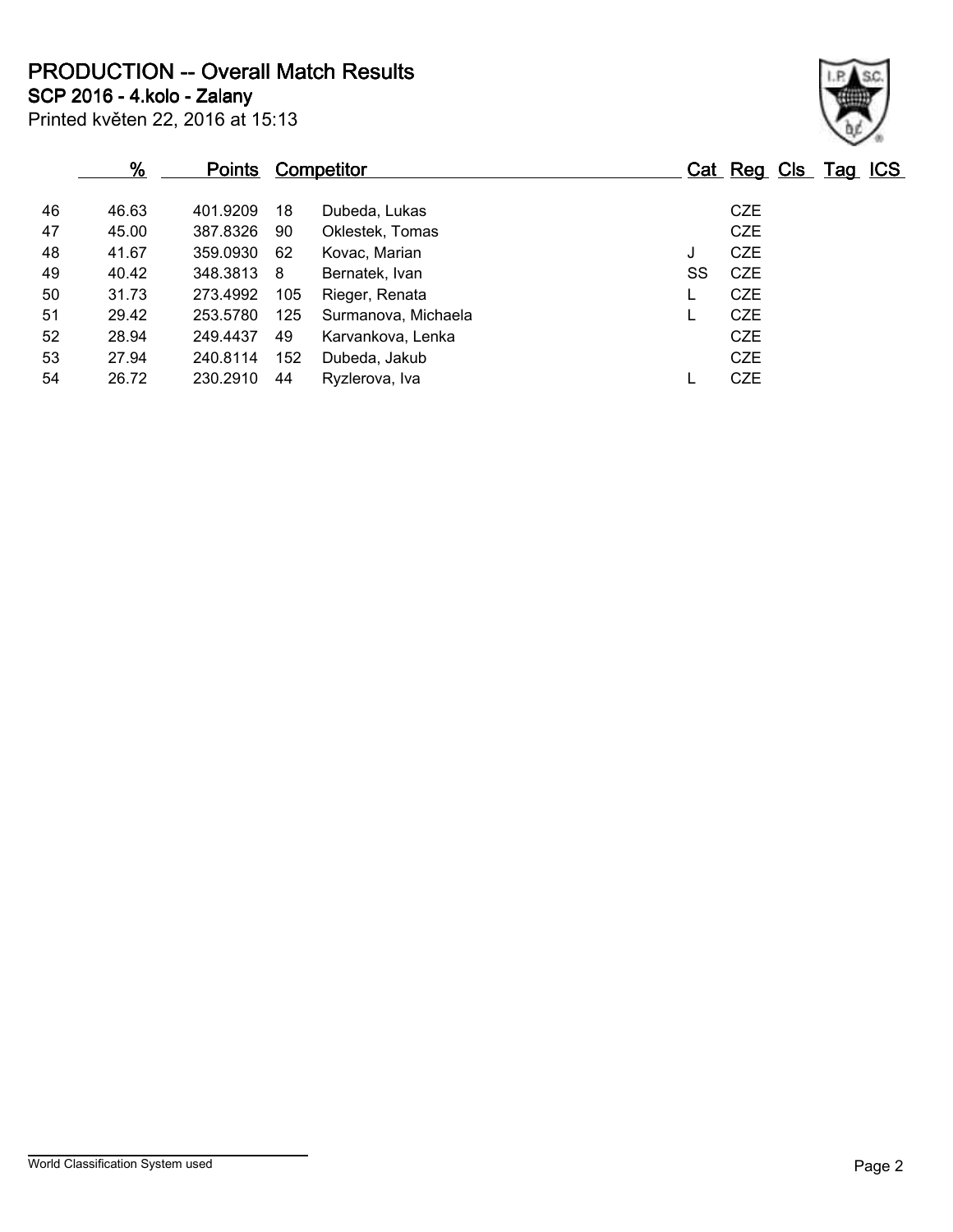**SCP 2016 - 4.kolo - Zalany**

|   | %      | <b>Points Competitor</b> |     |                    |    | Cat Reg Cls Tag ICS |  |  |
|---|--------|--------------------------|-----|--------------------|----|---------------------|--|--|
|   | 100.00 | 790.0000                 | 88  | Nemecek, Zdenek    |    | <b>CZE</b>          |  |  |
| 2 | 94.69  | 748.0474                 | - 3 | Barta, Ondrei      | S  | <b>CZE</b>          |  |  |
| 3 | 89.21  | 704.7647                 | 106 | Rossl, Karel       | S  | <b>CZE</b>          |  |  |
| 4 | 81.61  | 644.6976                 | 99  | Potuckova, Ludmila | S  | <b>CZE</b>          |  |  |
| 5 | 77.01  | 608.4052                 | 115 | Stahl, Robert      | S  | <b>CZE</b>          |  |  |
| 6 | 75.63  | 597.4418                 | 100 | Prepletany, Jan    | SS | CZE                 |  |  |
|   |        |                          |     |                    |    |                     |  |  |

Printed květen 22, 2016 at 15:13

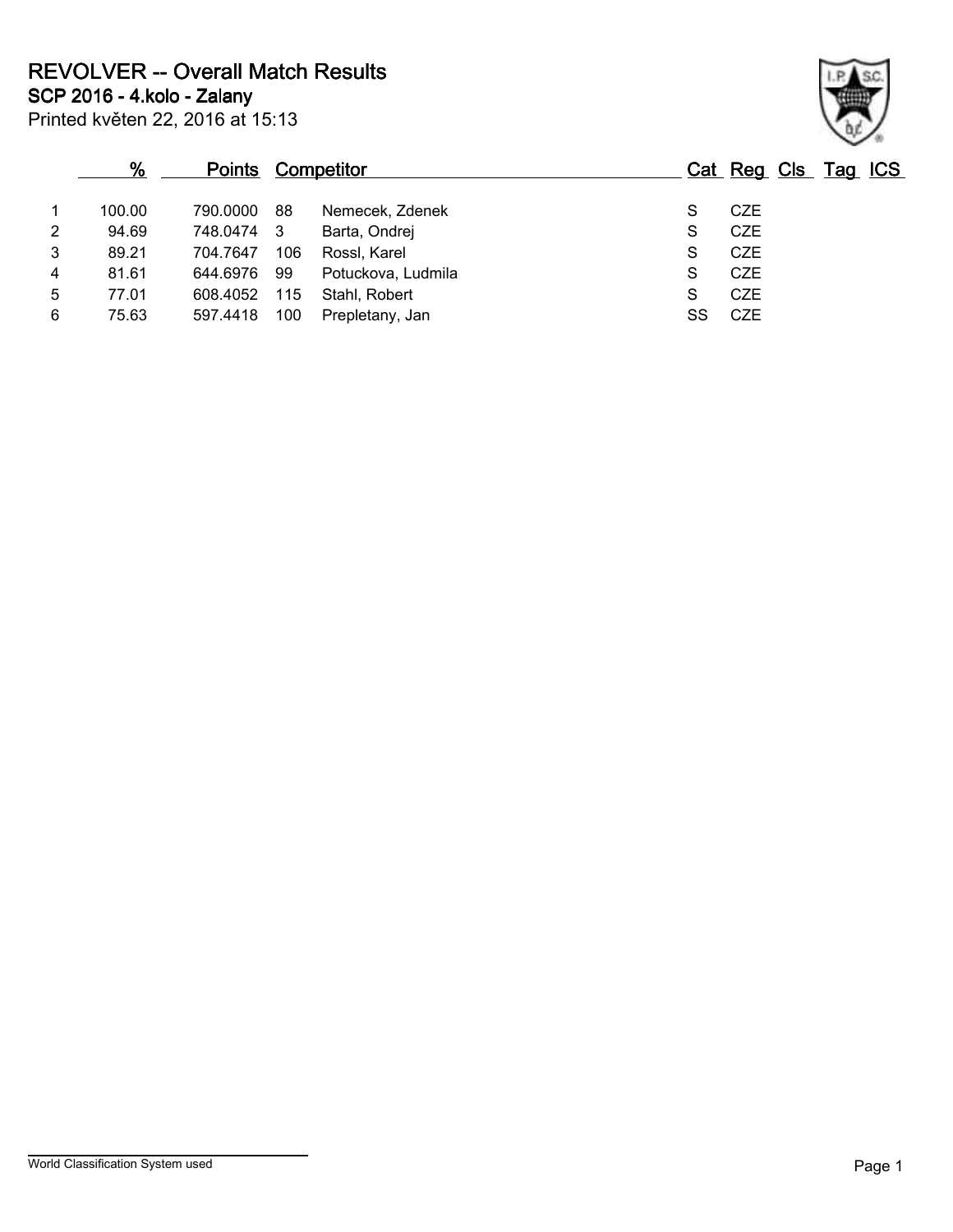**STANDARD -- Overall Match Results**

**SCP 2016 - 4.kolo - Zalany**

|  |  | Printed květen 22, 2016 at 15:13 |  |
|--|--|----------------------------------|--|

## **% Points Competitor Cat Reg Cls Tag ICS** 100.00 849.0615 92 Riha, Michal CZE

| $\overline{\mathbf{c}}$ | 97.77 | 830.0861 | 75              | Liehne, Zdenek          |             | <b>CZE</b> |
|-------------------------|-------|----------|-----------------|-------------------------|-------------|------------|
| 3                       | 96.02 | 815.2601 | 19              | Dvorak, Petr            |             | <b>CZE</b> |
| 4                       | 91.13 | 773.7293 | 134             | Valasik, Petr           |             | <b>CZE</b> |
| 5                       | 90.19 | 765.8014 | 73              | Landl, Radek            |             | <b>CZE</b> |
| 6                       | 89.49 | 759.8540 | 76              | Liehne, Irena           | L           | CZE        |
| 7                       | 88.93 | 755.0340 | 52              | Koblasa, Bohumil        |             | <b>CZE</b> |
| 8                       | 84.82 | 720.1853 | 143             | Zeman, Marcel           |             | <b>CZE</b> |
| 9                       | 82.14 | 697.4527 | 5               | Benes, Stanislav        | S           | CZE        |
| 10                      | 80.96 | 687.3802 | 13              | Bocek, Jaroslav         |             | CZE        |
| 11                      | 79.53 | 675.2343 | 4               | Batek, Jaroslav         | $\mathbf S$ | CZE        |
| 12                      | 79.03 | 671.0243 | 27              | Frinta, Petr            |             | <b>CZE</b> |
| 13                      | 78.93 | 670.1839 | 1               | Adam, Michal            |             | <b>CZE</b> |
| 14                      | 78.42 | 665.8466 | 53              | Kohn, Miroslav          | $\mathbf S$ | <b>CZE</b> |
| 15                      | 78.36 | 665.3517 | 138             | Volhejn, Ladislav       |             | <b>CZE</b> |
| 16                      | 76.66 | 650.9325 | 130             | Turkova, Eva            | L           | <b>CZE</b> |
| 17                      | 75.70 | 642.7697 | 12 <sub>2</sub> | Bocarov, Vasil          |             | CZE        |
| 18                      | 75.43 | 640.4758 | 137             | Volesak, Jan            |             | CZE        |
| 19                      | 74.07 | 628.8676 | 121             | Simek, Frantisek        | SS          | CZE        |
| 20                      | 73.61 | 624.9993 | 142             | Zakostelecky, Frantisek | S           | <b>CZE</b> |
| 21                      | 73.54 | 624.4292 | 16              | Cihelna, Petr           |             | <b>CZE</b> |
| 22                      | 73.14 | 621.0145 | 66              | Kratochvil, Milos       | $\mathbf S$ | <b>CZE</b> |
| 23                      | 72.76 | 617.7882 | 129             | Tucek, Jiri             |             | <b>CZE</b> |
| 24                      | 72.58 | 616.2533 | 144             | Zolnay, Pavol           |             | <b>SVK</b> |
| 25                      | 72.21 | 613.1033 | 24              | Elstner, Marek          |             | <b>CZE</b> |
| 26                      | 69.29 | 588.3250 | 82              | Matousek, Jiri          |             | CZE        |
| 27                      | 68.16 | 578.6786 | 110             | Selichar, Daniel        |             | <b>CZE</b> |
| 28                      | 67.85 | 576.1304 | 103             | Radkov, Petr            | SS          | <b>CZE</b> |
| 29                      | 67.69 | 574.6947 | 45              | Jadrny, Milos           |             | <b>CZE</b> |
| 30                      | 67.56 | 573.6313 | 59              | Kotrous, Pavel          |             | <b>CZE</b> |
| 31                      | 65.74 | 558.1738 | 117             | Strnad, Ivo             | S           | CZE        |
| 32                      | 65.39 | 555.2088 | 136             | Vltavsky, Miroslav      | SS          | CZE        |
| 33                      | 65.03 | 552.1719 | 26              | Fousek, Petr            | S           | <b>CZE</b> |
| 34                      | 64.32 | 546.0912 | 38              | Horky, Tomas            |             | <b>CZE</b> |
| 35                      | 63.94 | 542.8503 | 40              | Hradek, Martin          |             | <b>CZE</b> |
| 36                      | 63.49 | 539.0863 | 114             | Soucek, Jan             |             | <b>CZE</b> |
| 37                      | 62.55 | 531.1054 | 84              | Moc, Jindrich           |             | CZE        |
| 38                      | 61.92 | 525.7453 | 61              | Koudelka, Jiri          | S           | CZE        |
| 39                      | 61.59 | 522.9697 | 151             | Sima, Pavel             |             | <b>CZE</b> |
| 40                      | 61.56 | 522.6591 | 60              | Kotrousova, Denisa      | L           | <b>CZE</b> |
| 41                      | 60.44 | 513.2084 | 135             | Veselka, Jaroslav       | SS          | <b>CZE</b> |
| 42                      | 59.62 | 506.2303 | 23              | Elisak, Milan           | S           | CZE        |
| 43                      | 58.46 | 496.3366 | 54              | Kolisch, Petr           | S           | <b>CZE</b> |
| 44                      | 57.86 | 491.2975 | 145             | Zolnay, Anna            | L           | <b>SVK</b> |
| 45                      | 57.80 | 490.7843 | 64              | Krivanek, Pavel         | SS          | <b>CZE</b> |



World Classification System used **Page 1**